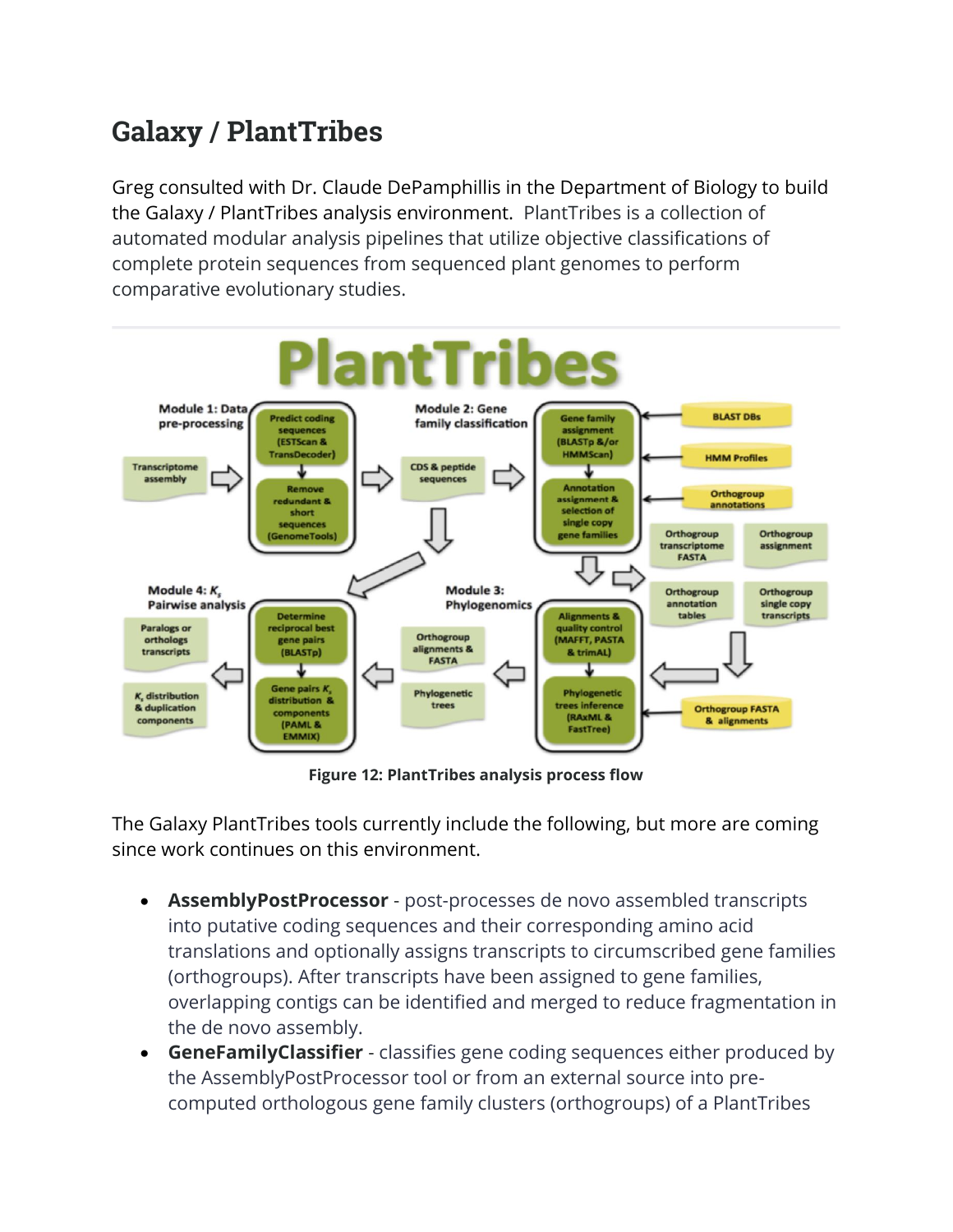scaffold. Classified sequences are then assigned with the corresponding orthogroups' metadata that includes gene counts of backbone taxa, super clusters (super orthogoups) at multiple stringencies, and functional annotations from sources such as Gene Ontology (GO), InterPro protein domains, TAIR, UniProtKB/TrEMBL, and UniProtKB/Swiss-Prot. Additionally, sequences belonging to single/low-copy gene families that are mainly utilized in species tree inference can be determined.

- **GeneFamilyIntegrator** integrates PlantTribes scaffold orthogroup backbone gene models with gene coding sequences classified into the scaffold by the GeneFamilyClassifier.
- **GeneFamilyAligner** estimates protein and codon multiple sequence alignments of integrated orthologous gene family fasta files produced by the GeneFamilyIntegrator.
- **GeneFamilyPhylogenyBuilder** performs gene family phylogenetic inference of multiple sequence alignments produced by the GeneFamilyAligner.
- **KaKsAnalysis** estimates paralogous and orthologous pairwise synonymous (Ks) and non-synonymous (Ka) substitution rates for a set of gene coding sequences either produced by the AssemblyPostProcessor tool or from an external source. Optionally, the resulting set of estimated Ks values can be clustered into components using a mixture of multivariate normal distributions to identify significant duplication event(s) in a species or a pair of species.
- **KsDistribution** uses the analysis results produced by the KaKsAnalysis tool to plot the distribution of synonymous substitution (Ks) rates and fit the estimated significant normal mixtures component(s) onto the distribution.

The Galaxy PlantTribes analysis workbench performs the following functions.

- Post-processes de novo assembly transcripts into putative coding sequences and their corresponding amino acid translations
- Locally assembles targeted gene families
- Estimates paralogous/orthologous pairwise synonymous/non-synonymous substitution rates for a set of gene sequences
- Classifies gene sequences into pre-computed orthologous plant gene family clusters
- Builds gene family multiple sequence alignments and their corresponding phylogenies.

A user provides de novo assembly transcripts, and PlantTribes produces: